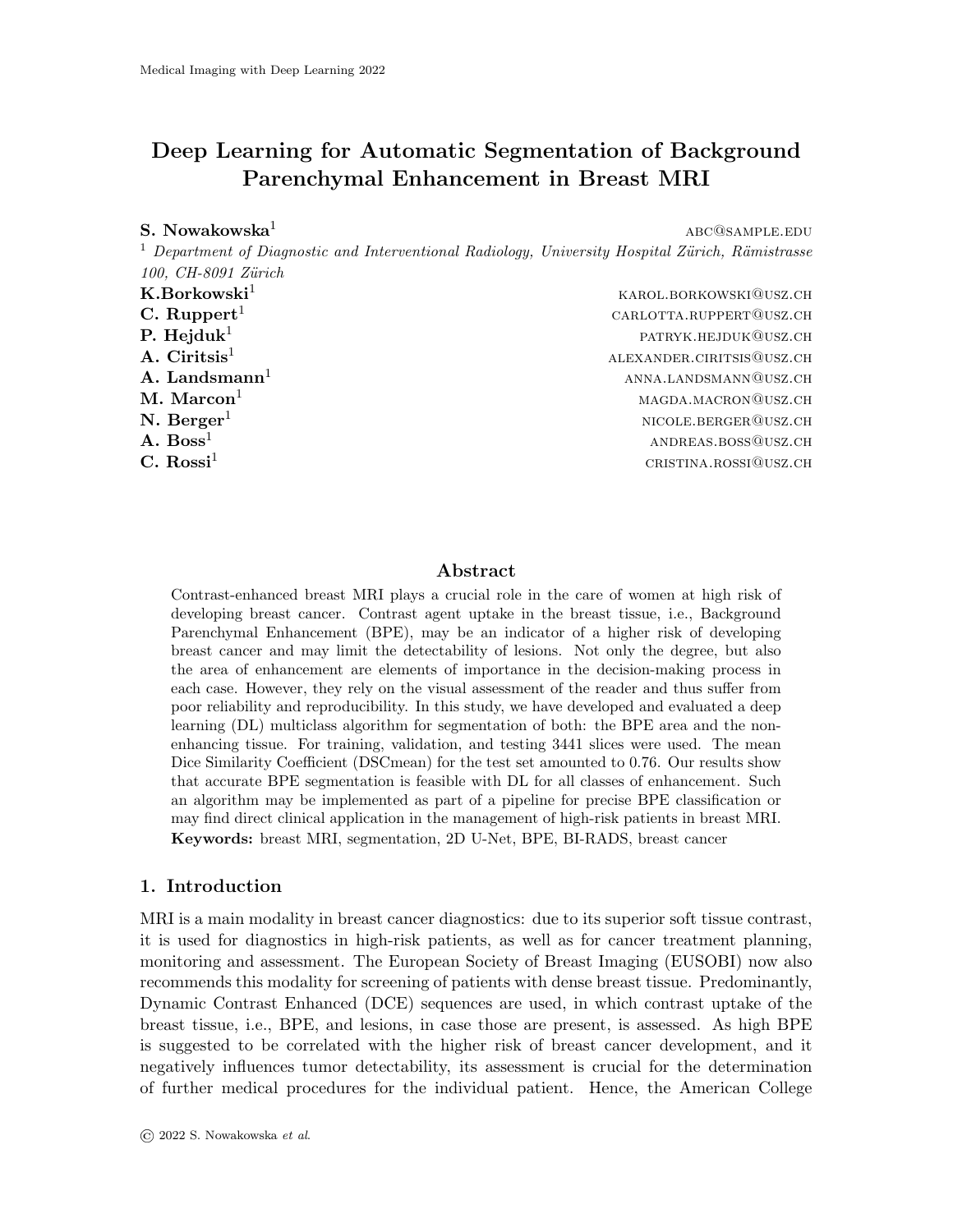of Radiology has included the BPE classification into the Breast Imaging Reporting & Data System (BI-RADS) atlas. The current approach relies on the visual assessment of enhanced images and their subsequent classification into four classes: "minimal", "mild", "moderate" and "marked". However, such an assessment is prone to high inter-reader variability. [\(Grimm,](#page-2-0) [2015\)](#page-2-0) Thus, standardized automatic BPE classification is of utmost importance. For this task, few approaches have been demonstrated in the past, including convolutional neural networks [\(Borkowski,](#page-2-1) [2020\)](#page-2-1) or radiomic feature extraction followed by classification [\(Nam,](#page-2-2) [2021\)](#page-2-2). To achieve highly reliable classification, precise segmentation of the BPE is crucial. Moreover, such segmentation may serve as input for further clinical studies concerned with e.g. factors influencing the BPE intensity and area. Thus, in this study, we have developed and evaluated a deep learning (DL) multiclass segmentation algorithm segmenting both, the enhancing tissue, i.e. the BPE, as well as the non-enhancing tissue directly from the first subtraction of the DCE sequence.

## 2. Materials and Methods

A subset of a dataset described in [\(Borkowski,](#page-2-1) [2020\)](#page-2-1) was used: the first post-contrast subtraction data from breast MRI-DCE sequence for 38 patients from our institution. In total 3441 slices, not depicting tumor, were used for the deep learning algorithm training, validation and testing. BPE classification was performed slice-wise by two consenting radiologists with more than 5 years of experience in breast imaging. The ground truth masks were created in semi-automatic way using 3D Slicer v4.11.20210226 [\(Fedorov,](#page-2-3) [2012\)](#page-2-3). Firstly, the breast was segmented with the use of the grow-from-seeds algorithm. In the second step, the skin was removed from the obtained mask. Lastly, the BPE was segmented by thresholding. The step of skin removal is important, as the skin has similar intensity as BPE and thus would be included in the BPE selection done by thresholding.

<span id="page-1-0"></span>

Figure 1: Comparison of the output of the deep learning segmentation algorithm and the ground truth presented for four MRI slices with different BPE classes. The DSC for each case is reported. Further hyperparameter tuning will be performed to optimize the model performance.